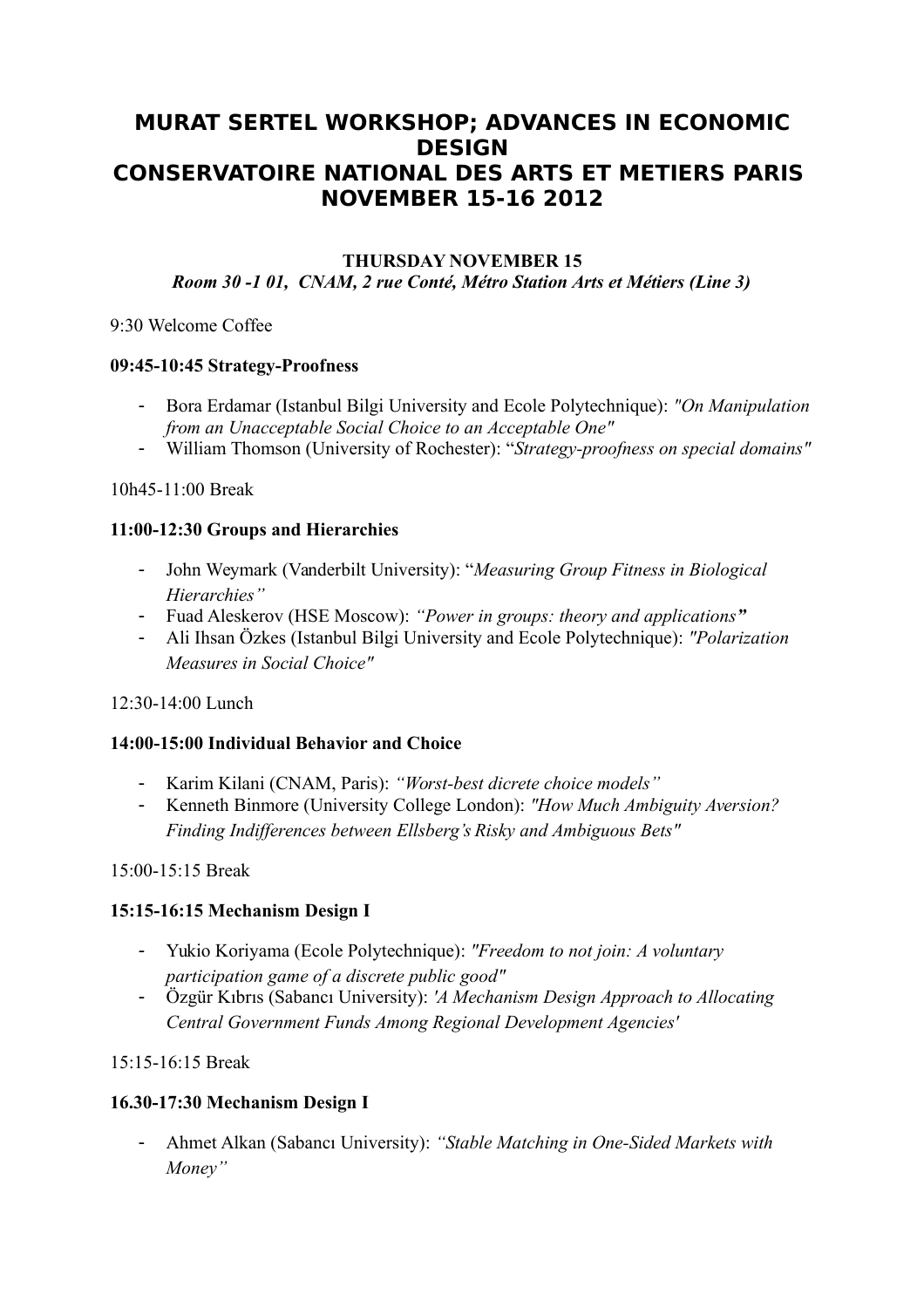- Barry Sopher (Rutgers University): *"Efficiency-Enhancing Partnership Protocols for Bilateral Trade"*

### **19:30-23:00 Workshop Dinner**

#### **FRIDAY NOVEMBER 16**

## **Amphitheater Z (Robert Faure), access N0 1, CNAM, 292 rue Saint Martin, Métro station Réaumur Sébastopol (Line 4)**

### **9:45-11:15 Experimental Studies**

- Filippos Exdaktylos (Istanbul Bilgi University, BELIS) : "*Experimental Subjects are not Special"*
- Nikos Georgantzis (University of Castellon and BELIS): *"Physiological Aspects of Corruption"*
- Tarek Jaber-Lopez (University of Castellon): "*Empathy and Whistle-blowing as Anti-Corruption Mechanism"*

### **11h15-11: 30 Break**

### **11:30-12:30 Voting**

- Jean-François Laslier (Ecole Polytechnique): *"How People Vote When Offered to Vote Under Different Rules?"*
- Norman Schofield (Washington University in St Louis): "*Using Mixed Logit to Model Canadian and British Elections"*

#### 12:30-14:00 Lunch

#### **14:00-15:00 Institutions**

- Ugur Özdemir (Istanbul Bilgi University): *"Uncertainty and Institutional Stability: Microbehavioral Foundations"*
- Vincent Merlin (Univerity of Caen): *"Can we Avoid Vote Swapping in Representative Democracies?"*

#### 15:00-15:15 Break

#### **15:15-16:45 Social Choice**

- Maurice Salles (University of Caen): *"Social Choice and Cooperative Game Theory: Voting Games as Social Aggregation Functions"*
- Ayça Ebru Giritligil (Istanbul Bilgi University): "*Anonymous and Neutral Social Choice: An Existence Result on Resoluteness"*
- Jean Lainé (Istanbul Bilgi University): *"Consistent Collective Rankings"*

## **19:00-23:00 Farewell Dinner**

## **LIST OF PARTICIPANTS**